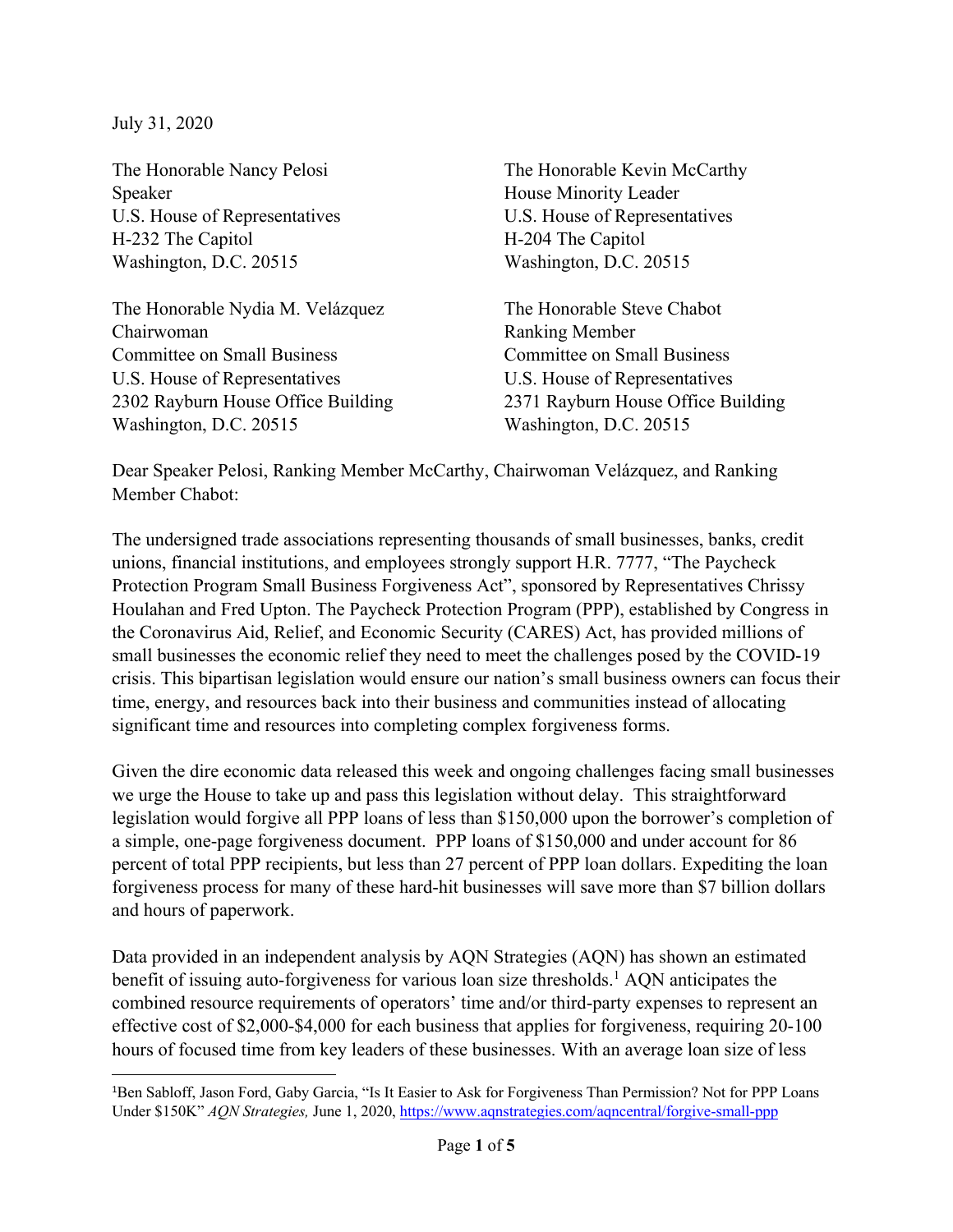than \$19,000 for the smallest 60 percent of loans, this estimate would represent 10-20 percent of the loan amount itself, which is otherwise intended to support payroll, rent, and other obligations necessary to keep businesses alive and ready to restart. In addition, AQN's analysis suggests that the cost to businesses and lenders would be lower than the cost for the government to autoforgive loans.

Small businesses and their employees are the backbone of our nation's economy and communities. Their time and resources would be better focused on getting the economy safely back up and running, not processing burdensome paperwork. We strongly support H.R. 7777 and look forward to working with you, the Committee, and the 116<sup>th</sup> Congress to pass this bill and have it signed into law. Thank you for your strong, common sense leadership on such a critical issue.

Sincerely,

Aeronautical Repair Station Association Agricultural Retailers Association AICC, The Independent Packaging Association Air Conditioning Contractors of America America's SBDCs American Bankers Association American Dental Association American Farm Bureau Federation American Financial Services Association American Foundry Society American Hotel & Lodging Association American Land Title Association American Road & Transportation Builders Association American Society of Media Photographers American Staffing Association Asian American Hotel Owners Association Associated Equipment Distributors Associated General Contractors of America Associated Industries of Massachusetts Associated Wire Rope Fabricators Association of Kentucky Fried Chicken Franchisees Association for Enterprise Opportunity Auto Care Association Bank Policy Institute Brick Industry Association Building Owners and Managers Association (BOMA) California Association of Breakfast & Boutique Inns California Association for Micro Enterprise Opportunity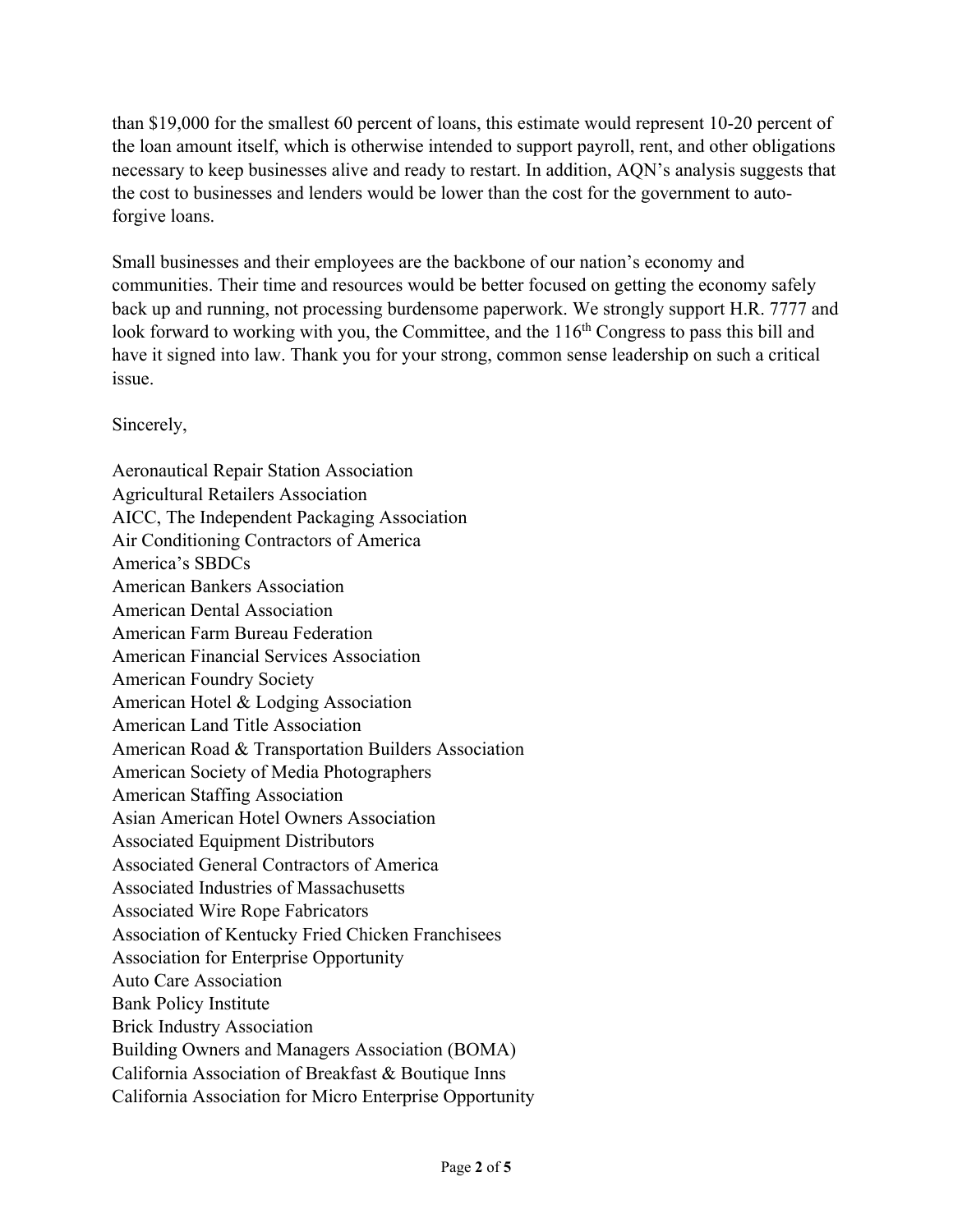California Hotel & Lodging Association CAMEO - California Association for Micro Enterprise Opportunity Commercial Food Equipment Service Association Inc (CFESA) Community Development Bankers Association Consumer Bankers Association Credit Union National Association Decorative Hardwoods Association Electronics Representatives Association Electronic Transactions Association Financial Innovation Now (FIN) Financial Services Forum Foodservice Equipment Distributors Association (FEDA) Global Cold Chain Alliance GovEvolve Golf Course Supertendents Association of America Hispanic Metropolitan Chamber Home Furnishings Association Hotel Association of Los Angeles HUBZone Contractors National Council Impact Hub Houston Inclusiv Independent Community Bankers of America Independent Cosmetic Manufacturers and Distributors (ICMAD) Independent Electrical Contractors Independent Insurance Agents & Brokers of America Independent Lubricant Manufacturers Association Independent Office Products & Furniture Dealers Alliance Innovate Coalition Innovative Lending Platform Association International Franchise Association International Sign Association Intuit Leading Builders of America Kansas Global Trade Services, Inc. Long Beach Hospitality Alliance MarketPlace Lending Association Mid-Size Bank Coalition of America Manufacturer & Business Association Manufactured Housing Institute Modular Building Institute Motor & Equipment Manufacturers Association (MEMA) North American Association of Food Equipment Manufacturers (NAFEM) National ACE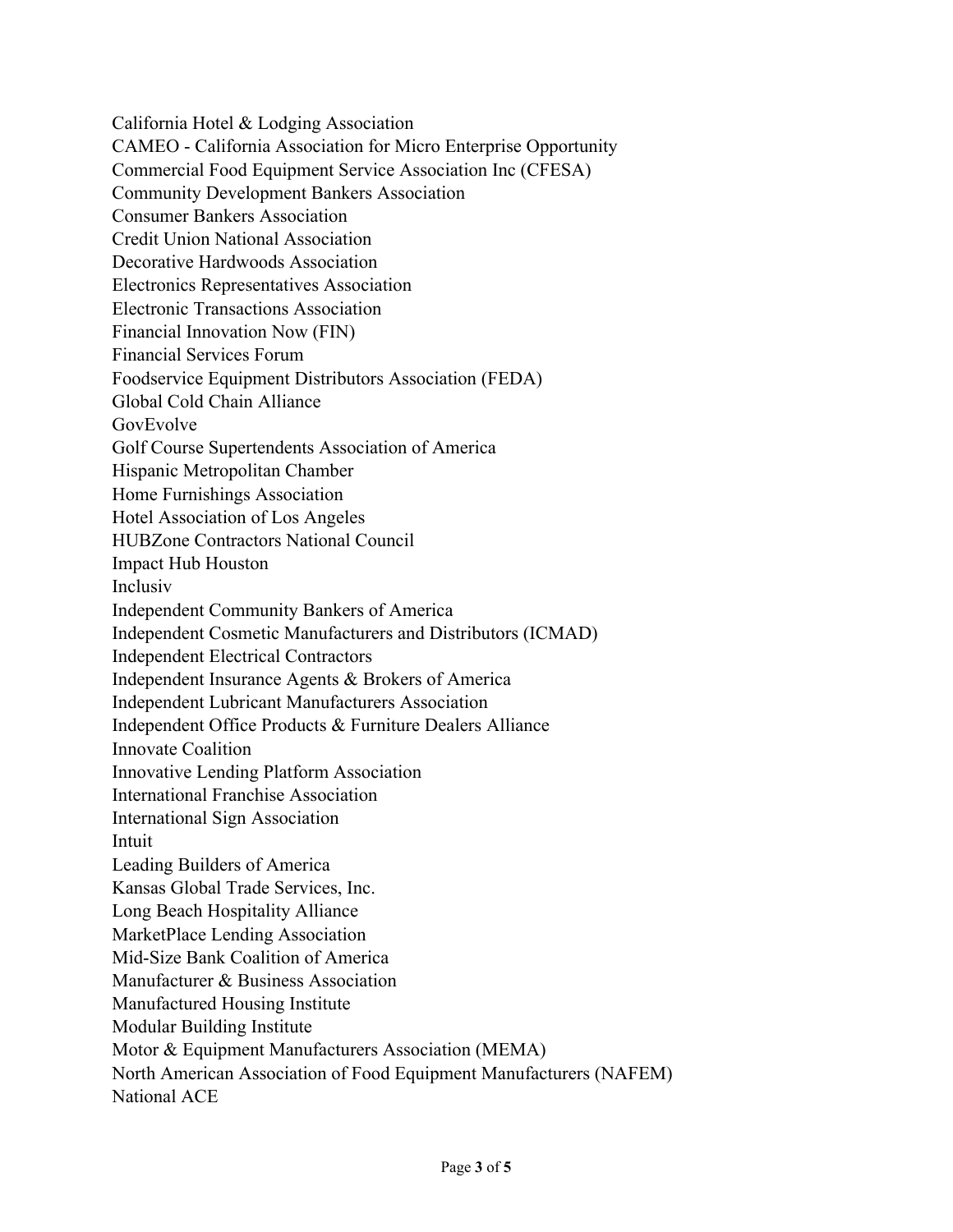National Association of Chemical Distributors National Association of Home Builders National Association of REALTORS® National Association of Federally-Insured Credit Unions National Association of Professional Employer Organizations National Association of Professional Insurance Agents National Association of the Remodeling Industry National Association for the Self-Employed National Association of Surety Bond Producers National Association for Surface Finishing National Association of Trailer Manufacturers National Automatic Merchandising Association (NAMA) National Bankers Association National Beer Wholesalers Association National Center for American Indian Enterprise Development National Community Pharmacists Association National Cotton Council National Electrical Contractors Association National Electrical Manufacturers Representatives Association (NEMRA) National Independent Automobile Dealers Association National Limousine Association National Marine Distributors Association National Mining Association National Office Products Alliance National Restaurant Association National Retail Federation National RV Dealers Assn (RVDA) National Wooden Pallet and Container Association North American Association of Food Equipment Manufacturers North Carolina Bankers Association Office Furniture Dealers Alliance Opportunity Finance Network Outdoor Power Equipment and Engine Service Association Page 30 Coalition Painting Contractors Association Partners for Rural Transformation Pet Industry Distributors Association Petroleum Marketers Association of America (PMAA) Professional Beauty Association (PBA) Promotional Products Association International (PPAI) Prosperity Now Secondary Materials and Recycled Textiles Assoc. (SMART) Security Industry Association